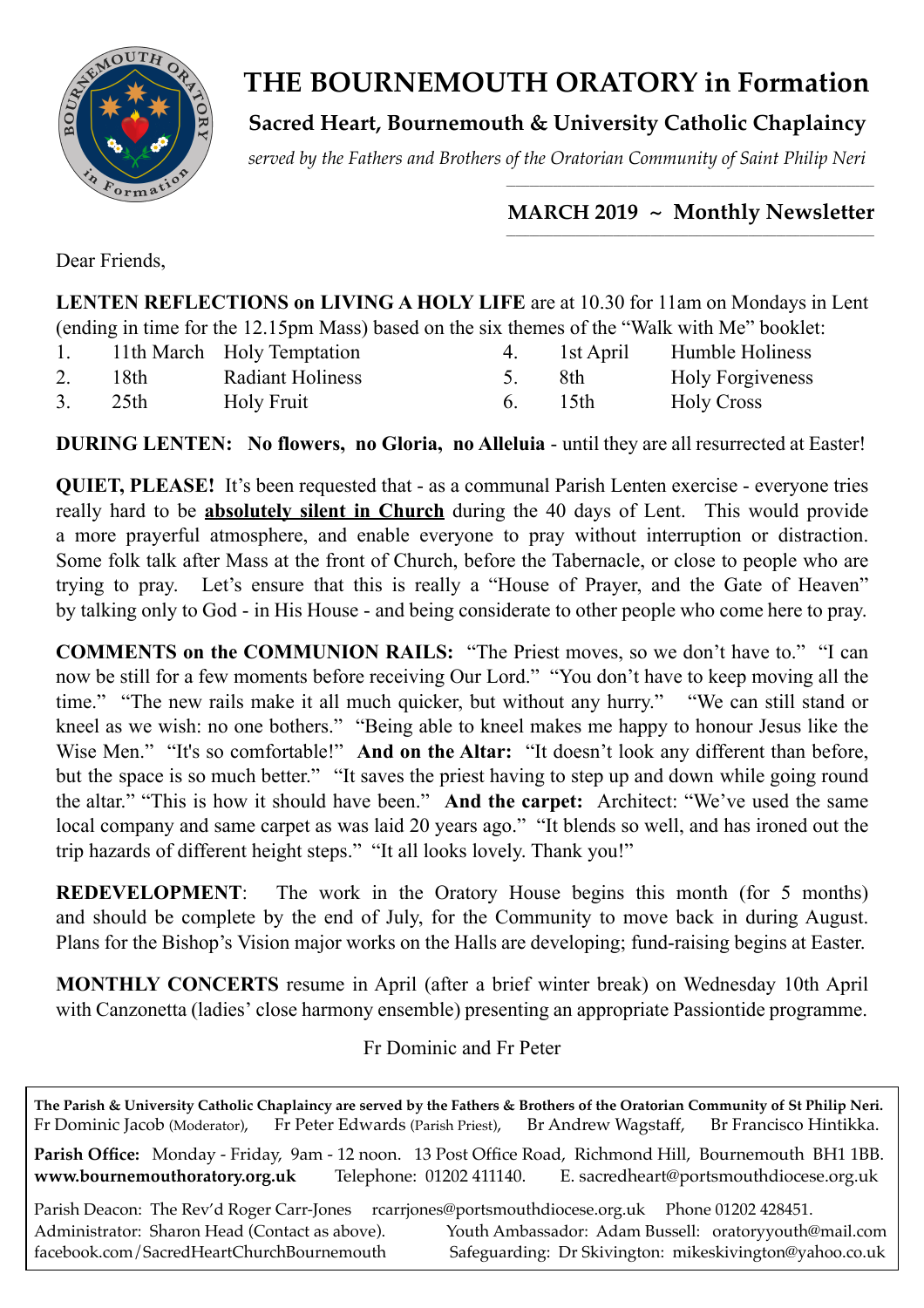## **MASS INTENTIONS for MARCH 2019 in the BOURNEMOUTH ORATORY**

| <b>Sunday 24th February</b><br>Sat 5pm Paddy Mulhern,<br><b>RIP</b><br>8am Pro Populo<br>10.30 Christopher<br>Smithies, RIP<br>4pm Margit Caunter, RIP | <b>Sunday 3rd March</b><br>5pm. Betty June<br>Lucantoni, RIP<br>8am Thomas<br>Howarth, RIP<br>10.30 Mike Cross, RIP<br>4pm Pro Populo | <b>Sunday 10th March</b><br>Sat 5pm Betty June<br>Lucantoni, RIP<br>8am Eddie Mowlem, RIP<br>10.30 Pro Populo<br>4pm Richard Newman,<br><b>RIP</b> | <b>Sunday 17th March</b><br>Sat 5pm Jason & Mhy<br>Mhy Legaspi & Family<br>8am Violet Gardner, RIP<br>10.30 Jo Geary, Wellbeing<br>4pm Pro Populo | <b>Sunday 24th March</b><br>Sat 5pm Bang-As<br>Family, Wellbeing<br>8am Pro Populo<br>10.30 Mike & Alison<br>Davis, Wellbeing<br>4pm Bang-As Family |
|--------------------------------------------------------------------------------------------------------------------------------------------------------|---------------------------------------------------------------------------------------------------------------------------------------|----------------------------------------------------------------------------------------------------------------------------------------------------|---------------------------------------------------------------------------------------------------------------------------------------------------|-----------------------------------------------------------------------------------------------------------------------------------------------------|
| Monday 25th<br>7.30 Oratory Vocations<br>12.15 Policarpo Ramirez,<br><b>RIP</b>                                                                        | Monday 4th<br>7.30 John Edward<br>McCabe, RIP<br><b>12.15</b> Catherine Kiai                                                          | Monday 11th<br>7.30 Antonino Marino,<br><b>RIP</b><br>12.15 Patricia Fox, RIP                                                                      | Monday 18th<br>7.30 Oratory Vocations<br>12.15 Conversion of<br><b>Sinners</b>                                                                    | Monday 25th<br>7.30 For all Priests<br><b>12.15</b> Oratory Vocations                                                                               |
| Tuesday 26th<br>12.15 Padraic Coyle,<br>Wellbeing                                                                                                      | <b>Tuesday 5th</b><br>12.15 Ena Carr Kelly,<br><b>RIP</b>                                                                             | Tuesday 12th<br>12.15 Anne Induni, RIP                                                                                                             | <b>Tuesday 19th</b><br>12.15 Thanksgiving                                                                                                         | <b>Tuesday 26th</b><br>12.15 Helen Ntzeng,<br><b>RIP</b>                                                                                            |
| Wednesday 27th<br>7.30 Oratory Benefactors<br>12.15 Giulio Lucantoni,<br><b>RIP</b>                                                                    | <b>Wednesday 6th</b><br>7.30 Oratory<br><b>Benefactors</b><br>12.15 John Parson.<br>Birthday                                          | Wednesday 13th<br>7.30 Oratory Vocations<br>12.15 Holy Souls                                                                                       | Wednesday 20th<br>7.30 For all Priests<br>12.15 Franca Ambrosio,<br><b>RIP</b>                                                                    | <b>Wednesday 27th</b><br>7.30 Holy Souls<br>12.15 Jenny Leaver, RIP                                                                                 |
| <b>Thursday 28th</b><br>12.15 Fr David Hutton,<br>CO, RIP - Requiem Mass                                                                               | Thursday 7th<br>12.15 St Anthony,<br>Thanksgiving                                                                                     | Thursday 14th<br>12.15 David Santos,<br>Birthday                                                                                                   | <b>Thursday 21st</b><br>12.15 Patrick & Cathryn<br>English, RIP                                                                                   | Thursday 28th<br><b>12.15 Thomas &amp;</b><br>Frances English, RIP                                                                                  |
| <b>Friday 1st March</b><br>7.30 Fr David Hutton,<br>CO. RIP<br>12.15 For the Unborn<br>* 6pm Roy Ware, RIP                                             | Friday 8th<br>7.30 Oratory Vocations<br>12.15 Holy Souls                                                                              | Friday 15th<br>7.30 Oratory<br><b>Benefactors</b><br>12.15 Pietro Trevisan,<br><b>RIP</b>                                                          | Friday 22nd<br>7.30 Lucia Chenobva, RIP<br>12.15 Esme Browne, RIP                                                                                 | Friday 29th<br>7.30 Oratory<br><b>Benefactors</b><br>12.15 Mary Josephine<br>Murrighy, RIP                                                          |
| Saturday 2nd<br><b>12.15 Health &amp; Success</b><br>of 6 Sons, Thanksgiving                                                                           | Saturday 9th<br>12.15 For all Priests                                                                                                 | Saturday 16th<br>12.15 Gladys Miranda,<br><b>RIP</b>                                                                                               | Saturday 23rd<br>12.15 Maria Rocha, RIP                                                                                                           | Saturday 30th<br><b>12.15 Mike &amp; Alba</b><br>Cross, Anniversary                                                                                 |

 $*$  Extraordinary Form Mass: 6pm on 1<sup>st</sup> Friday of each month, and the Eve of Holy Days.

**WE PRAY FOR OUR SICK & HOUSEBOUND PARISHIONERS:** Brian Coburn, Roy (Christopher) Coombs, Liliana Couch, Justina Dawson, Rosemary Egan, Fr Tim Finigan, Bernard Farrell, Mike Francis, Kevin Harris, Bronislawa Konstantin, Tony Long, Mary McCabe, Tony McCarthy, Mary Moret, Ann Murray, Arlene Nicol, Laurens Obagi, Sheila Shelley, Matthew Sims, Alf Skee, Rose Smith, Attracta Spears, Michael Sullivan, John & Hilary Timson, Marjorie Walsh, Kathleen Wood and Alan Wright.

**OF YOUR CHARITY PRAY FOR THE REPOSE OF THE SOULS OF THOSE WHO HAVE DIED RECENTLY** and for our relatives, friends & benefactors, and those who have no one to pray for them.

**AND THOSE WHOSE ANNIVERSARY OF DEATH OCCURS DURING MARCH: 1st** Gracie Rachel Cain, Elvira De Jesus Marino, **3rd** Tom Howarth, Anthony Harry Simpson, **4th** Ernest Smith, **5th** Josephine MacWilkinson, **6th** Winifred May Meaning, **8th** Carlos do Rosario Pita da Silva, **10th** Guido Joseph Lucantoni, **11th** Timothy Francis Moran, Sunya Patricia Pegrum, **12th** John Duffy Murray, William Anthony Byrne, **13th** Mary Phillips, Robert Francis Messer, Gladys Edith Burrell, Laurence Agini, Catherine Ann Page, **15th** Nora Dudman, **16th** Pierina Poceschi, **18th** Helena O'Sullivan, John Donald Arney Croker, **19th** David John Chapman, Dorothy Richards, Dorothy Lalor, **20th** David Arnold Wright, **21st** Josephine Garcia, Edward George Futcher, **23rd** Audrey Hodkinson, Elizabeth Chalmers, **24th** Imelda Johnstone, Mariusz Seweryn Kowalczyk, **25th** Roy Owen Ware, **26th** Roberta Frances Freeman, **28th** John Sheehan, **29th** Margaret Dearden, **30th** Bridget Miller, Marie Paule Alix Norris, **31st** Patrick Lawrence Matthews.

#### **BOURNEMOUTH PASTORAL AREA**

#### **Annunciation & St Edmund Campion**  Mass: 9am (Polish), 11am, 6.30pm Fr Bernardine Nsom 218 Charminster Rd BH8 9RW Tel: 01202 513369

**St Edmund Campion & Polish Chaplain** Mass: 9am, 7pm (Polish) Fr Andrzej Zuziak, SChr. 481 Castle Lane West BH8 9TN [bournemouth@pcmew.org](mailto:bournemouth@pcmew.org) Tel: Tel: 01202 425286 01202 619668

**Corpus Christi**  Mass: 6pm (Vigil), 9.30am, 5pm Fr Adrian Howell SJ 18 St James's Square Boscombe BH5 2BX

**Our Lady Immaculate**  Mass: 9am, 11am Fr Andrew Moore 32 Alum Chine Road Westbourne BH4 9DX Tel: 01202 764027

**Hospital Chaplains:** 

Fr Darryl Jordan OLW Chaplaincy: **01202 704221.** Royal Bmth & Christchurch Switchboard: **01202 303626** (ask for Chaplaincy). Dcn McConville for Poole Hospital: **01202 442167**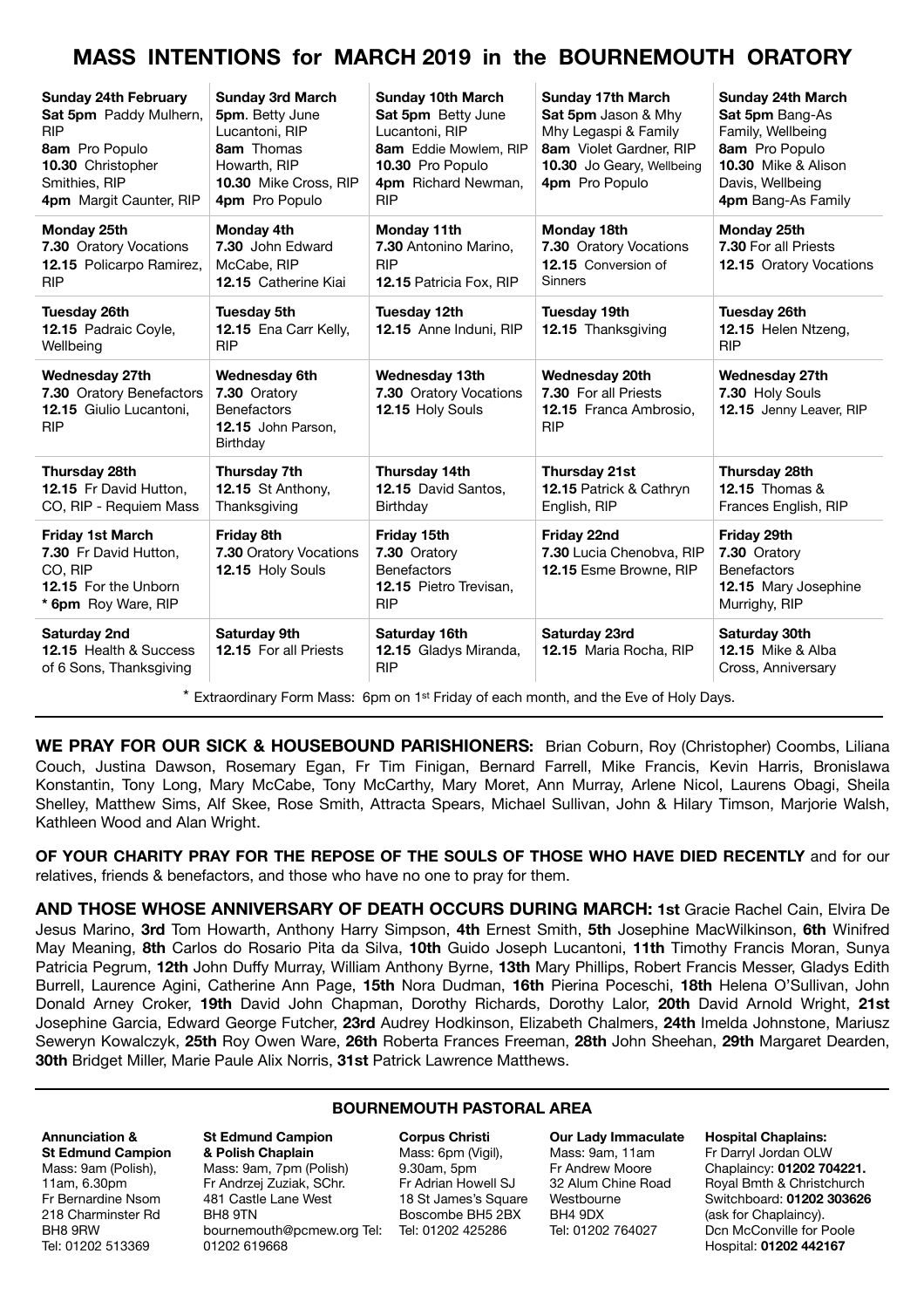# **2019 Lenten Charity Projects**

Each year our Parish Finance & Fabric Committee designate two charities for our Lenten giving one overseas, and one 'at home' - which need to conform to our policy of supporting only *bona fide*  Catholic Charities (with the exception of local charities with which we already have involvement). Fund-raising for our own Redevelopment Project mustn't divert our charity from those most in need.

#### **LET THE CHILDREN LIVE!**

Let the Children Live! is a charity of last resort for children from the streets and shanty towns of Colombia, South America, (registered with the UK Charity Commission, No.1159113) where Medellín city is surrounded by hundreds of shanty towns or *barrios* on the slopes of the Andes mountains. These are controlled by a *banda*, or gangs, involving drugs and violence. Each *barrio* has its territory where money is collected weekly from the families living there. Any who cannot or will not pay must flee, if they have the chance, or be killed there and then. The *bandas* set invisible boundaries to their territory, which no one knows, so children easily stray into the wrong area, and are murdered for doing so. Anyone out after the curfew is also killed.

Life is of no consequence to the *bandas* - so to cross them in any way means death. A boy recruited to their ranks either joins, or he risks being killed. If he can he will flee to the city's streets and take his chance there. Once in the *banda* he will be taught how to use a gun and then used as an assassin. If he tries to leave the *banda* he will be killed. For the girls too there is danger - if attractive they may find their virginity auctioned off and, once the property of the *banda*, prostitution is now their life.

Let The Children Live! currently works with 320 very vulnerable boys and girls in this city. For most of them it is their last hope. They range from babies to teenagers and are often unloved and unwanted; even beaten, robbed, raped and sometimes murdered. By the rest of the world they are either unknown or forgotten. The charity, founded and directed by Fr Peter Walters, aims to safeguard the lives of these children from the poverty and violence of the streets and shanty towns, to make their lives worth living by giving them love, education and a future.

#### **HOPE FOR FOOD**

Hope for Food is a local Bournemouth charity set up and run entirely by Volunteers, founded by Claire Matthews in 2012 with the aim of providing life's basic essentials on a day-to-day basis to people in need of help due to the current economic climate.

Hope for Food's mission is to assist men, women and children in Bournemouth and the surrounding areas, who are either homeless or living in poverty, by providing fresh food at our soup kitchens and hampers of food, good quality clothing, bedding and household goods, where needed. We aim to preserve the dignity of those we help and treat everyone without judgement and with utmost respect.

On four days per week, 52 weeks of the year, our volunteers prepare fresh soup, a variety of hot meals, a selection of sandwiches and cake, and bring them to our soup kitchen to serve fresh, with tea, coffee and cold drinks. Our principal aim is to ensure that homeless and disadvantaged people in Bournemouth get hot food and drinks throughout the year, whatever the weather conditions.

We also distribute surplus food donated by Marks  $\&$ Spencer, Waitrose and others. We serve between 80 and 100 clients each evening at the Oratory.

We also aim to try and bring a little happiness back into the lives of people who perhaps, through no fault of their own, find themselves without things most of us take for granted, such as food and shelter.

In addition to supporting Hope for Food through our Parish Lenten Charity Projects, you can also volunteer to help on Sunday, Monday, Tuesday or Thursday evenings from six to seven-thirty, via our SVP (St Vincent de Paul Society).

#### **www.letthechildrenlive.org**

#### **www.hopeforfood.org.uk**

Throughout Lent the Retiring (Second) Collection goes to our two Lenten Charities. We could give the money we save from whatever we give up for Lent. All Lenten giving will be divided between this year's two charities.